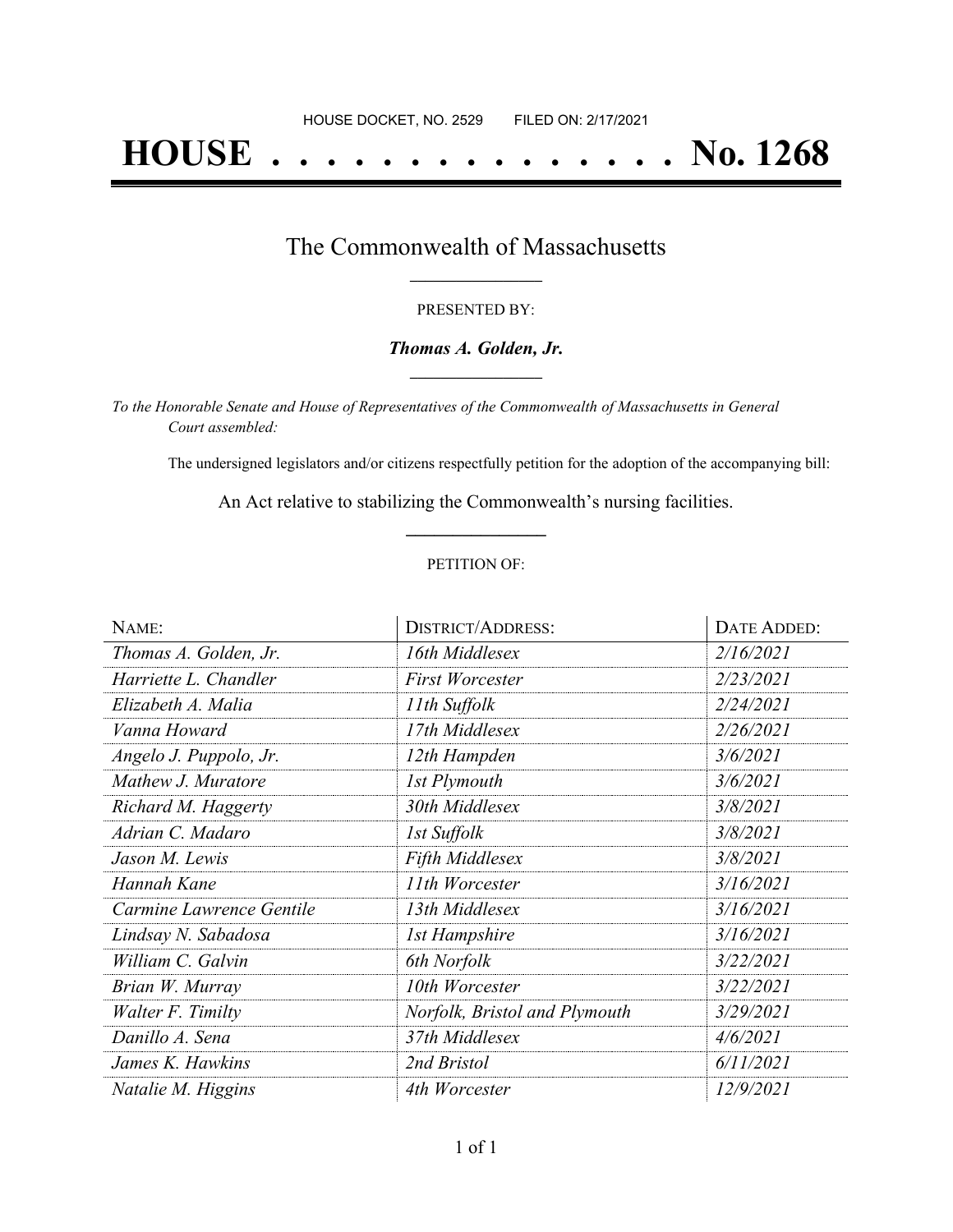## **HOUSE . . . . . . . . . . . . . . . No. 1268**

By Mr. Golden of Lowell, a petition (accompanied by bill, House, No. 1268) of Thomas A. Golden, Jr., and others relative to stabilizing nursing facility inflationary costs. Health Care Financing.

### The Commonwealth of Massachusetts

**In the One Hundred and Ninety-Second General Court (2021-2022) \_\_\_\_\_\_\_\_\_\_\_\_\_\_\_**

**\_\_\_\_\_\_\_\_\_\_\_\_\_\_\_**

An Act relative to stabilizing the Commonwealth's nursing facilities.

Be it enacted by the Senate and House of Representatives in General Court assembled, and by the authority *of the same, as follows:*

| $\mathbf{1}$             | SECTION 1. Chapter 118E of the General Laws, as appearing in the 2018 official edition             |
|--------------------------|----------------------------------------------------------------------------------------------------|
| $\overline{2}$           | is hereby amended by inserting at the end thereof the following new sections:                      |
| 3                        | Section 79. In setting Medicaid rates for nursing homes, the executive office of health            |
| 4                        | and human services shall annually recognize inflationary costs by adjusting nursing home           |
| 5                        | allowable resident care base year costs to the rate year using the annual unadjusted Skilled       |
| 6                        | Nursing Facility Market Basket Update as established by the Centers for Medicare & Medicaid        |
| $\overline{\mathcal{L}}$ | in the Medicare Skilled Nursing Facility prospective payment system rule.                          |
| 8                        | Section 80. For the purpose of recognizing current labor and resident care costs in setting        |
| 9                        | Medicaid nursing home rates, the executive office of health and human services shall use as base   |
|                          |                                                                                                    |
| 10                       | year costs for rate determination purposes the reported costs of the calendar year not more than 2 |
| 11                       | years prior to the current rate year.                                                              |